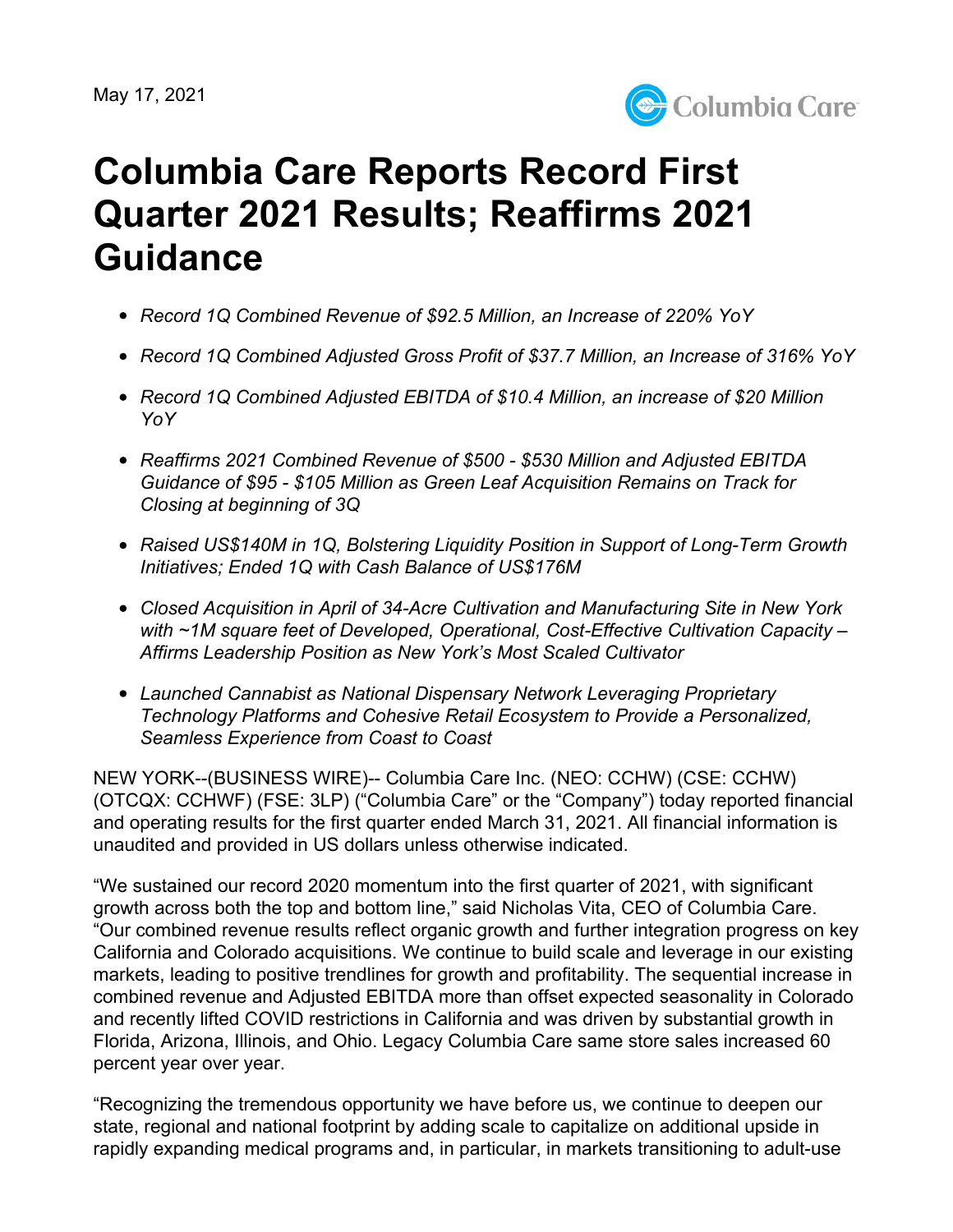across the country. Significant strategic investments in markets such as New York, New Jersey and Virginia will enable us to be the most efficient and scaled leaders in those markets and will cement our position as the industry leader on the east coast.

Vita continued, "We are leveraging our vertically integrated national platform and advancing our ongoing product and retail branding initiatives. Last week, we unveiled the Cannabist retail ecosystem, which is now open in Utah, a new market for Columbia Care, bringing our active market total to 15 nationwide. The Cannabist experience will be introduced across additional locations in the coming months – from San Diego to Boston – complementing the ongoing nationwide rollout of our product brands such as Seed & Strain, Triple Seven, Press, Amber and Classix.

"As we look ahead, we remain on track to close the acquisition of Green Leaf Medical (gLeaf) by the beginning of the third quarter, which will solidify our fully integrated leadership presence in Pennsylvania, Maryland, Ohio and Virginia. We have dispensaries currently in development in Missouri, New Jersey, Virginia, and West Virginia that will open in 2021, with additional locations in the commercialization pipeline, along with significant cultivation and production upgrades throughout our portfolio."

|                                  |    | Q1 2021   |     | Q4 2020  |    | Q1 2020     |             | $%$ QoQ $\mid$ % YoY |
|----------------------------------|----|-----------|-----|----------|----|-------------|-------------|----------------------|
| <b>Combined Results</b>          |    |           |     |          |    |             |             |                      |
| Revenue                          | \$ | 92,492    |     | \$81,799 | \$ | 28,936      | 13%         | 220%                 |
| Adj. Gross Profit <sup>[1]</sup> | ß  | 37,720    |     | \$33,976 | S  | 9,068       | 11%         | 316%                 |
| Adj. Gross Margin <sup>[1]</sup> |    | 41%       |     | 42%      |    |             | 31% - 75bps | 944bps               |
| Adj. EBITDA                      | \$ | 10,410    | 1\$ | 9,468    | S  | (9,865)     | 10%         | N/A                  |
| <b>Reported Results</b>          |    |           |     |          |    |             |             |                      |
| Revenue                          | \$ | 86,095    |     | \$76,064 |    | \$26,323    | 13%         | 227%                 |
| <b>Gross Profit</b>              | \$ | 34,994    |     | \$30,368 | S  | 8,033       | 15%         | 336%                 |
| Gross Margin                     |    | 41%       |     | 40%      |    | 31%         |             | 72bps 1,013bps       |
| Adj. EBITDA                      | \$ | 9,076     | ß   | 8,303    |    | \$(10, 037) | 9%          | N/A                  |
| Cash                             |    | \$176,498 |     | \$61,111 | ß  | 26,858      | 189%        | 557%                 |

**First Quarter 2021 Financial Highlights 1** *(in \$ thousands, excl. margin items):*

[1] *Excludes changes in fair value of biological assets and inventory sold for all periods presented, as well as \$1.4 million in Q4 2020 and \$0.1 million in Q1 2021 related to the write-up of inventory acquired in The Green Solution, Project Cannabis and The Healing Center San Diego.*

First quarter 2021 combined and reported results include contribution from The Healing Center San Diego (THCSD), which the company acquired on January 7, 2021.

## **Selected State Level Highlights:**

#### **Arizona:**

• Same store sales increased approximately 70% from the same period last year, driven largely by the accelerated statewide roll-out of adult-use sales in January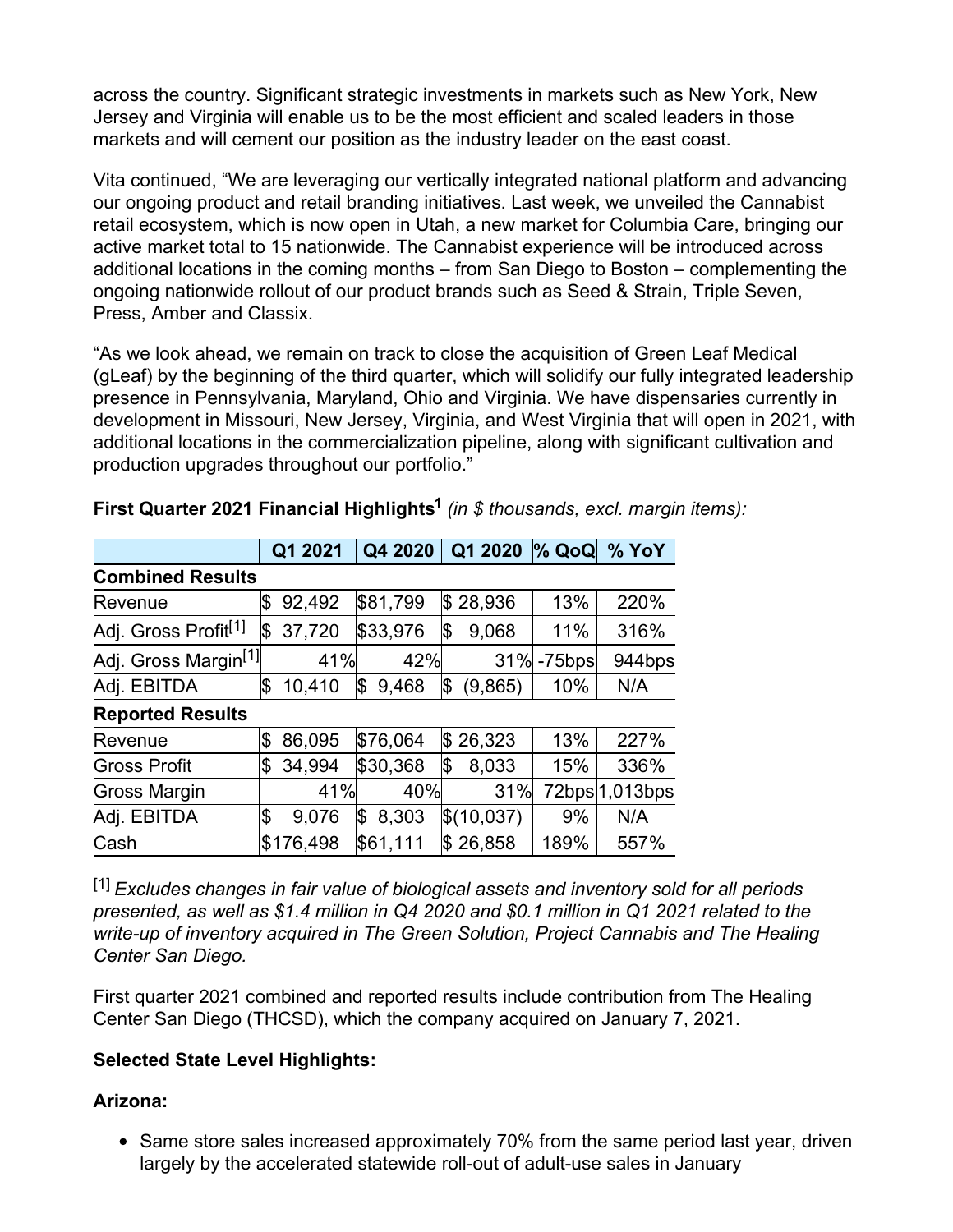- Expanding manufacturing in Tempe and upgrading cultivation facility in Chino Valley for additional wholesale and retail supply in 2H2021
- Continued focus on increasing gross margin, above 54% in 1Q, through new product offerings and supply chain management, inclusive of yield improvement, plant count and wholesale agreements

## **California:**

- Sequential revenue growth of nearly 3x with addition of acquisitions, increasing wholesale momentum throughout 1Q
- Experienced softness across market-wide retail and wholesale revenue related to COVID-19 restrictions in January, February and early March – with noticeable uptick towards end of quarter
- Began first phase of manufacturing Project Cannabis finished goods out of De Soto facility towards the end of 1Q
- Gross margin increased 10 percentage points QoQ, driven by accretive margins from Project Cannabis and THCSD
- *Top five market by Combined Revenue and Adjusted EBITDA in 1Q 2021*

# **Colorado**

- Revenue improved 27% YoY and 1Q gross margin was 42%; sequential results slowed in 1Q due to expected seasonality and decision to partially take off-line and upgrade largest indoor grow in preparation for '100 days of heat' during 2Q and 3Q leading to accelerated GM and EBITDA expansion in 2Q and 2H2021
- Used market seasonality to purchase 3<sup>rd</sup> party finished goods in wholesale market to build inventory in anticipation of 2/3Q state-wide supply shortages
- Implementing cultivation improvements to increase yields and utilization of manufacturing capacity in order to drive margin improvement in 2021
- *Top five market by Combined Revenue and Adjusted EBITDA in 1Q 2021*

# **Florida:**

- Revenue up 58% sequentially in 1Q 2021 and 3x YoY with significant same-store sales expansion, due to dispensary-level supply chain improvements and flower availability
- Implemented more efficient in-store processes, expanded product offerings, and updated dispensary websites across retail footprint
- Restructured production planning process resulted in a 61% quarterly improvement in cultivation yields; gross margin increased more than 2,000bps QoQ in 1Q
- Commercialization at our Alachua greenhouse complex initiated at the end of 1Q slowed GM improvement trendline; first harvest expected by end of 2Q providing significant scale to drive gross margin at accelerated pace in 2H2021

## **Illinois:**

- Revenue up over 2x YoY, with continued robust retail sales performance and contribution from adult-use sales
- Working to secure approval to open completed Chicago dispensary expansion, which would triple the size of current retail square footage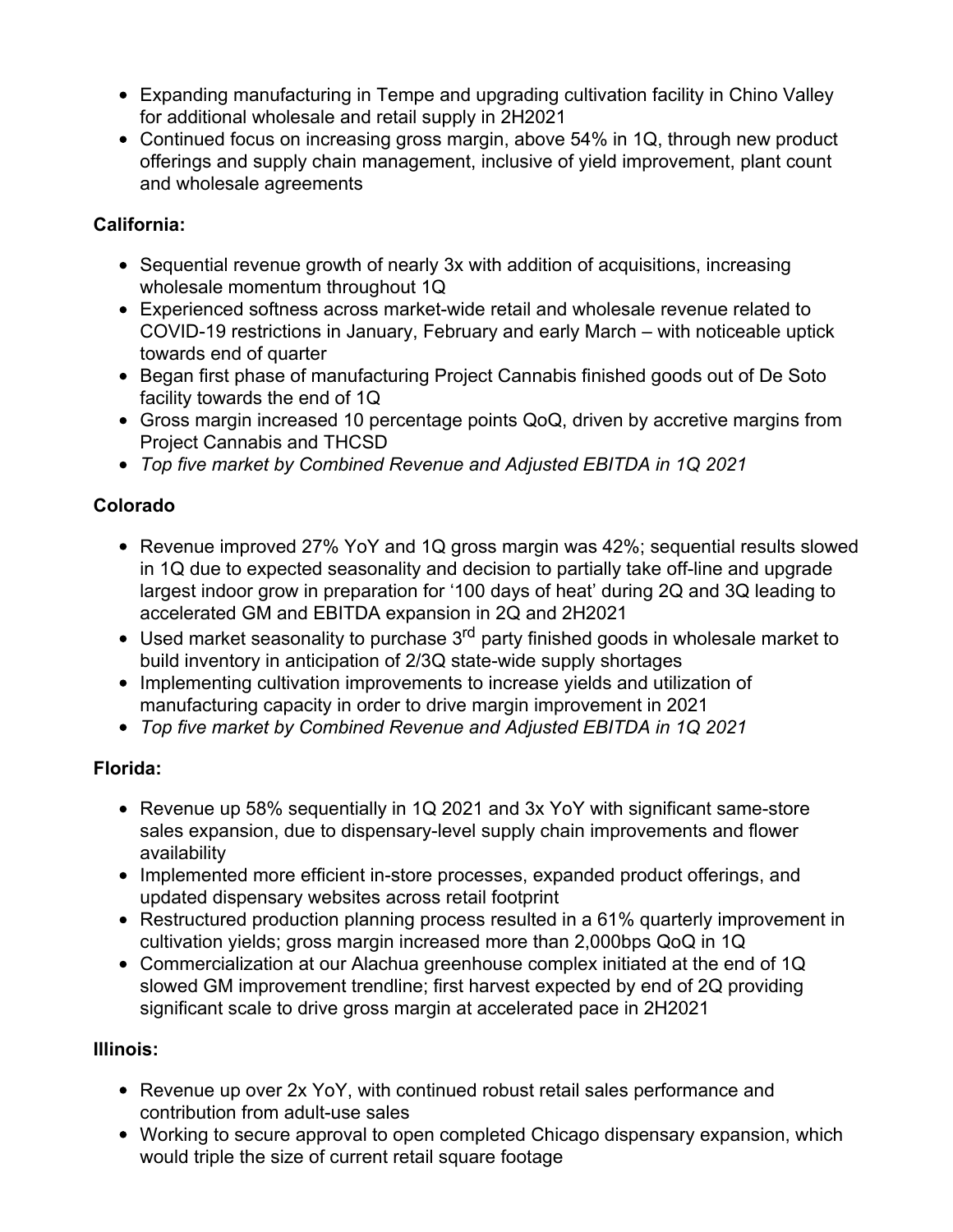- New product strains continue to drive foot traffic and generate positive reviews throughout the market
- Automated machinery will arrive in 2Q to drive Aurora facility utilization and reduce variable labor costs, development of infrastructure for new product launches slowed margin gains due to absorption allocations but are expected to accelerate into 2Q and 2H

## **Massachusetts:**

- Sustained YoY revenue growth trajectory, driven by earlier than expected contributions from wholesale revenue; partially offset by supply constraints
- Adult-use sales remain on track to begin late 2Q 2021 at the co-located store in downtown Boston, the first Cannabist location in MA
- Modest sequential Gross Margin decline in 1Q due to supply chain constraints, ongoing construction and expansion activity at the Lowell cultivation and manufacturing facility in preparation for automated post-harvest equipment installation; will result in increased capacity utilization and throughput beginning in late 2Q
- *Top five market by Combined Revenue and Adjusted EBITDA in 1Q 2021*

## **New Jersey:**

- Retail sales growth outperformed expectations YoY and doubled sequentially
- Significant drag on overall gross margin due to accelerated development of cultivation and manufacturing fixed assets; first significant harvest from legacy Vineland facility expected in 3Q
- Two additional dispensaries to open in 2021: Deptford in 2Q and a third by year end to match expanded cultivation capacity, bringing total to the state maximum of three; both will be Cannabist locations
- Second cultivation and production facility in Vineland providing 250,000sqft of canopy, manufacturing, and distribution space to support medical and adult-use is slated for commercialization in 4Q

## **New York:**

- Revenue up +60% YoY, in part driven by wholesale and strong home delivery program
- Gross Margin softness reflected ongoing expansion projects in both cultivation and manufacturing
- Acquisition of Long Island cultivation facility (~1Msqft), offers the opportunity to scale with growing demand and potential for social equity partnerships
- Legislative approval of adult-use sales and expansion of medical program, including flower sales, provides significant upside; as an existing Registered Organization, we will be able to add four incremental medical dispensaries and co-locate three adult-use facilities for a total of eight

## **Ohio:**

- Robust performance across both retail and wholesale, with same store sales up more than 3x YoY and with wholesale relationships with more than 85% of dispensaries in the state
- Commenced operations at manufacturing facility, which is now producing and selling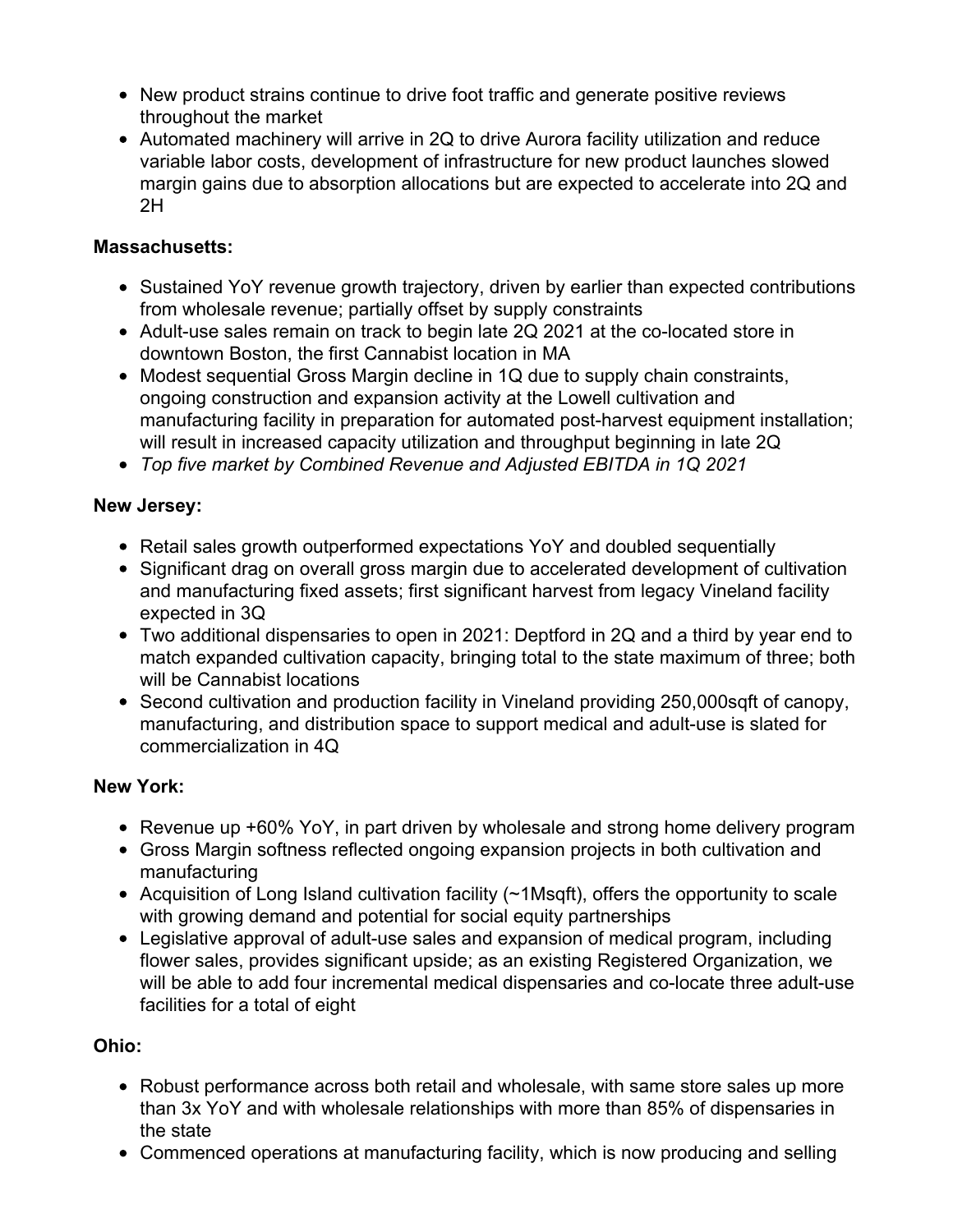finished goods

- Canopy expansion underway at existing cultivation facility expected to be completed by end of 3Q or mid 4Q 2021, with first material harvest in early 2022
- *Top five market by Combined Revenue and Adjusted EBITDA in 1Q 2021*

#### **Pennsylvania:**

- Revenue momentum continues to accelerate, up 80% YoY
- Increased operational hours in 1Q to drive revenue growth, as weather and COVID-19 restrictions impacted early months
- Adding incremental canopy, pending acquisition of gLeaf, to support 2022 growth opportunities and drive gross margin improvement
- *Top five market by Combined Revenue and Adjusted EBITDA in 1Q 2021*

#### **Virginia:**

- First market to be EBITDA positive in first quarter of revenue generation
- Sales increased more than 50% each month of operations; average dispensary sales of ~\$165 per basket
- First harvest achieved in 1Q; developing significant cultivation expansion plan to meet expected market demand with flower entering medical program
- On track to expand Columbia Care retail footprint to six dispensaries and incremental cultivation and manufacturing capacity by year end

## **2021 Outlook**

| <b>Metric</b>                   | <b>Pro Forma Guidance</b> |
|---------------------------------|---------------------------|
| <b>Combined Revenue</b>         | \$500M - \$530M           |
| <b>Combined Adjusted Gross</b>  |                           |
| Margin                          | $47%+$                    |
| <b>Combined Adjusted EBITDA</b> | \$95M - \$105M            |

Columbia Care's 2021 outlook is based on current trends and is consistent with the forecast previously provided on March 16, 2021.

Columbia Care's pro forma 2021 outlook assumes the Company's pending acquisition of gLeaf closes early in the third quarter but does not include any contribution from future acquisitions, nor does it assume any changes in the regulatory environment in markets where Columbia Care currently operates, such as the pending adult-use program in New Jersey, or the potential for the addition of flower sales in New York and Virginia during 4Q 2021. The outlook also excludes markets where a conversion from medical only to adult use is pending, such as New York and Virginia. See "Caution Concerning Forward-Looking Statements" below for further discussion.

#### **Conference Call and Webcast Details**

The Company will host a conference call on Monday, May 17, 2021 at 8:00 a.m. ET to discuss its financial and operating results for the first quarter of 2021.

To access the live conference call via telephone, please dial 1-877-407-8914 (US Callers) or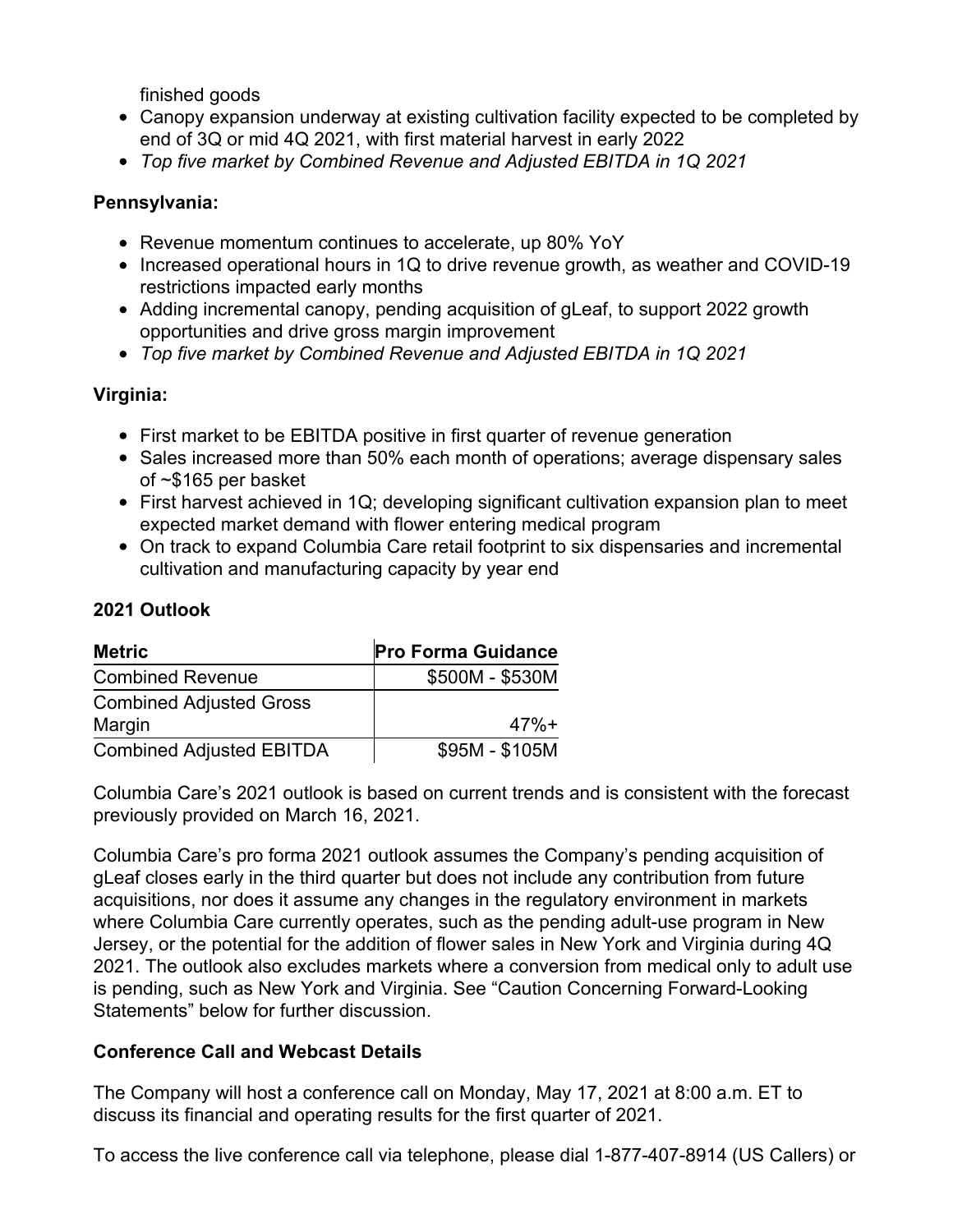1-201-493-6795 (international callers). A live audio webcast of the call will also be available in the Investor Relations section of the Company's website at <https://ir.col-care.com/> or at <https://78449.themediaframe.com/dataconf/productusers/colc/mediaframe/44932/indexl.html>.

A replay of the audio webcast will be available in the Investor Relations section of the Company's website approximately two hours after completion of the call and will be archived for 30 days.

#### **Non-IFRS Financial Measures**

In this press release, Columbia Care refers to certain non-IFRS financial measures, Combined Revenue, Adjusted EBITDA, Combined Adjusted EBITDA, gross profit excluding changes in fair value of biological assets and inventory sold and Combined Gross Profit excluding changes in fair value of biological assets and inventory sold. These measures do not have any standardized meaning prescribed by IFRS and may not be comparable to similar measures presented by other companies. Columbia Care considers certain non-IFRS measures to be meaningful indicators of the performance of its business. A reconciliation of such non-IFRS financial measures to their nearest comparable IFRS measure is included in this press release and a further discussion of some of these items is contained in the Company's Management's Discussion and Analysis for the three months ended March 31, 2021.

#### **About Columbia Care Inc.**

Columbia Care is one of the largest and most experienced cultivators, manufacturers and providers of medical and adult use cannabis products and related services with licenses in 18 U.S. jurisdictions and the EU. Columbia Care operates 122 facilities<sup>2</sup> including 92 dispensaries and 30 cultivation and manufacturing facilities. Columbia Care is one of the original providers of medical cannabis in the United States, and continues to deliver an industry-leading, patient-centered medicinal cannabis operation that has quickly expanded into the adult use market as a premier operator. The company currently offers products spanning flower, edibles, oils, capsules and tablets, and manufactures popular brands including Seed & Strain, Amber and Platinum Label CBD. With more than four million sales transactions since its inception in 2012, Columbia Care is known for setting the standard for compassion, professionalism, quality, care, and innovation in the rapidly expanding cannabis industry. For more information on Columbia Care, please visit [www.col-care.com.](http://www.col-care.com)

*<sup>1</sup> Combined Results include dispensary and manufacturing operations in Ohio. Consolidation of these businesses will follow closing of executed purchase option agreements which are subject to regulatory review.*

<sup>2</sup> *Pro forma facilities either open or under development*

#### **Caution Concerning Forward-Looking Statements**

This press release contains certain statements that constitute forward-looking information within the meaning of applicable securities laws ("forward-looking statements"). Statements concerning Columbia Care's objectives, goals, strategies, priorities, intentions, plans, beliefs, expectations and estimates, and the business, operations, financial performance and condition of Columbia Care as well as statements under the heading "2021 Outlook" are forward-looking statements. The words "believe", "expect", "anticipate", "estimate", "intend",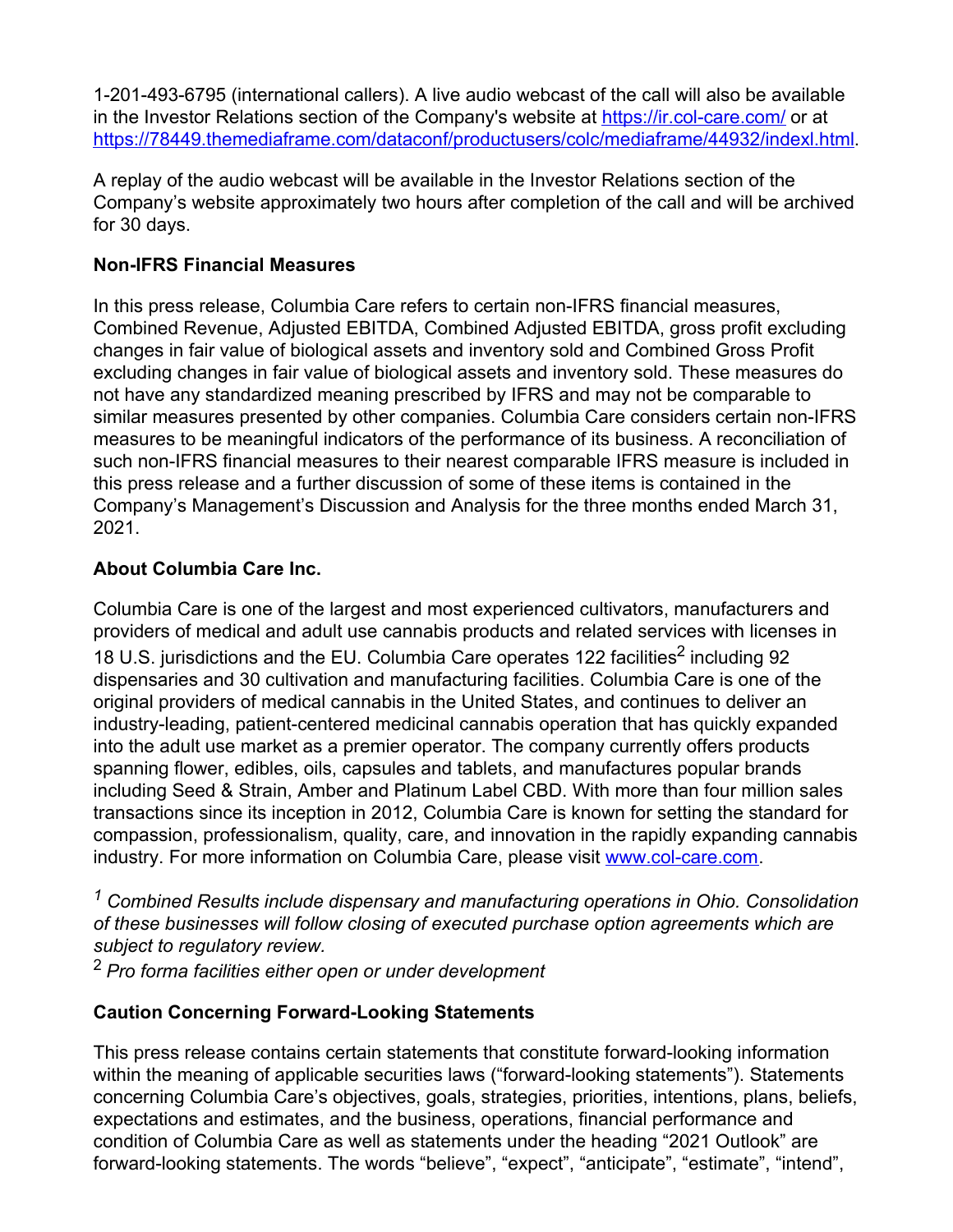"may", "will", "would", "could", "should", "continue", "plan", "goal", "objective", and similar expressions and the negative of such expressions are intended to identify forward-looking statements, although not all forward-looking statements contain these identifying words.

Certain material factors and assumptions were applied in providing these forward-looking statements. Forward-looking information involves numerous assumptions, including assumptions on revenue and expected gross margins, capital allocation, EBITDA break even targets and other financial results; growth of its operations via expansion, for the effects of any transactions; expectations for the potential benefits of any transactions including the acquisition of Green Leaf Medical; statements relating to the business and future activities of, and developments related to, the Company after the date of this press release, including such things as future business strategy, competitive strengths, goals, expansion and growth of the Company's business, operations and plans; expectations that planned acquisitions (including the acquisition of Green Leaf Medical) will be completed as previously announced; expectations regarding cultivation and manufacturing capacity; expectations regarding receipt of regulatory approvals; expectations that licenses applied for will be obtained; potential future legalization of adult-use and/or medical cannabis under U.S. federal law; expectations of market size and growth in the U.S. and the states in which the Company operates; expectations for other economic, business, regulatory and/or competitive factors related to the Company or the cannabis industry generally; and other events or conditions that may occur in the future. Forward-looking statements may relate to future financial conditions, results of operations, plans, objectives, performance or business developments. These statements speak only as at the date they are made and are based on information currently available and on the then current expectations. Holders of securities of the Company are cautioned that forward-looking statements are not based on historical facts but instead are based on reasonable assumptions and estimates of management of the Company at the time they were provided or made and involve known and unknown risks, uncertainties and other factors which may cause the actual results, performance or achievements of the Company, as applicable, to be materially different from any future results, performance or achievements expressed or implied by such forward-looking statements, including, but not limited to, risks and uncertainties related to: the available funds of the Company and the anticipated use of such funds; the availability of financing opportunities; legal and regulatory risks inherent in the cannabis industry; risks associated with economic conditions, dependence on management and currency risk; risks relating to U.S. regulatory landscape and enforcement related to cannabis, including political risks; risks relating to anti-money laundering laws and regulation; other governmental and environmental regulation; public opinion and perception of the cannabis industry; risks related to contracts with third-party service providers; risks related to the enforceability of contracts; reliance on the expertise and judgment of senior management of the Company, and ability to retain such senior management; risks related to proprietary intellectual property and potential infringement by third parties; risks relating to the management of growth; increasing competition in the industry; risks inherent in an agricultural business; risks relating to energy costs; risks associated to cannabis products manufactured for human consumption including potential product recalls; reliance on key inputs, suppliers and skilled labor; cybersecurity risks; ability and constraints on marketing products; fraudulent activity by employees, contractors and consultants; tax and insurance related risks; risks related to the economy generally; risk of litigation; conflicts of interest; risks relating to certain remedies being limited and the difficulty of enforcement of judgments and effect service outside of Canada; risks related to future acquisitions or dispositions; sales by existing shareholders;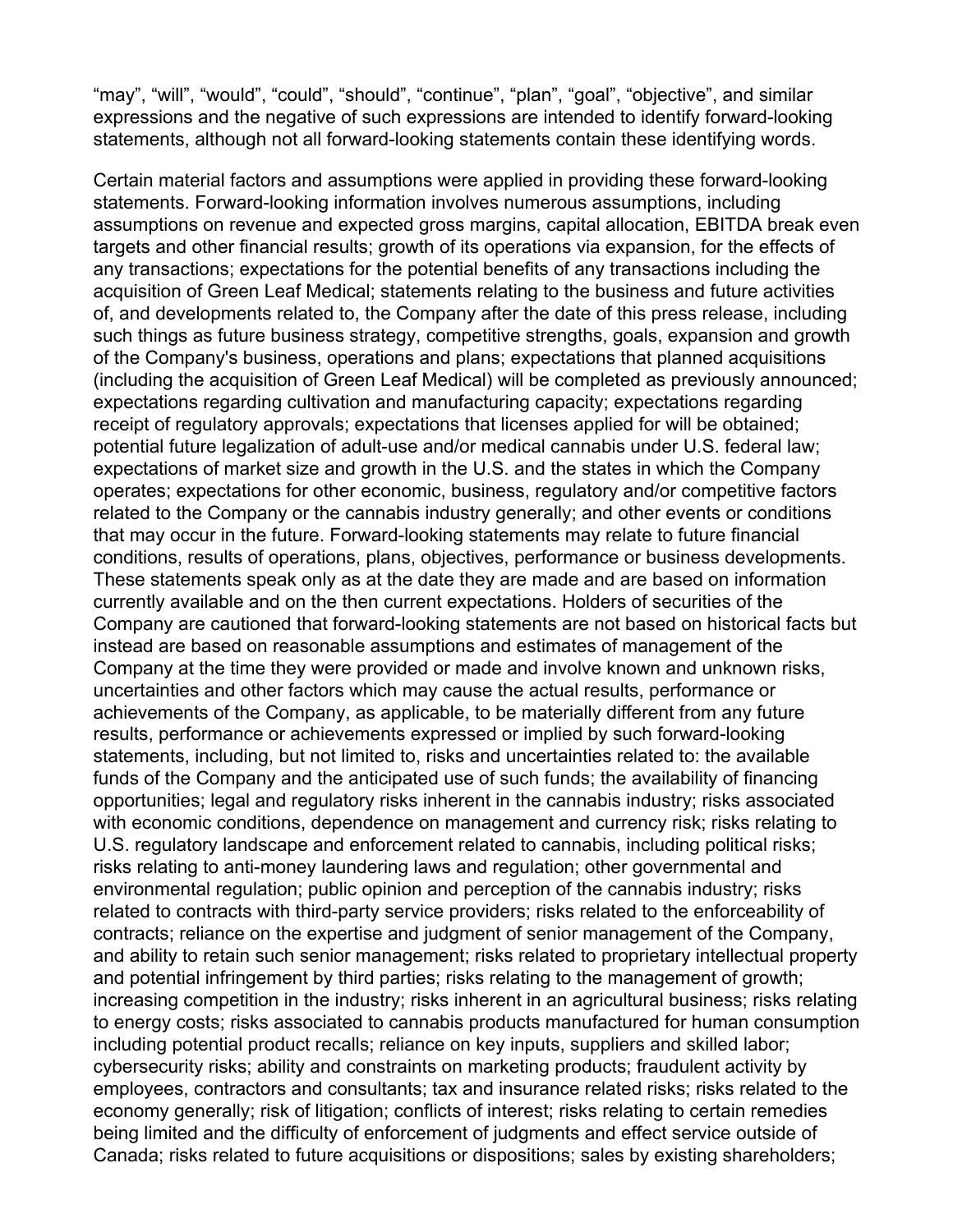limited research and data relating to cannabis; as well as those risk factors discussed under "Risk Factors" in Columbia Care's Annual Information Form dated March 31, 2021 and filed with the applicable Canadian securities regulatory authorities on SEDAR at [www.sedar.com](http://www.sedar.com), in the Company's Annual Information Form, and as described from time to time in documents filed by the Company with Canadian securities regulatory authorities.

The purpose of forward-looking statements is to provide the reader with a description of management's expectations, and such forward-looking statements may not be appropriate for any other purpose. In particular, but without limiting the foregoing, disclosure in this press release as well as statements regarding the Company's objectives, plans and goals, including future operating results and economic performance may make reference to or involve forward-looking statements. Although the Company believes that the expectations reflected in such forward-looking statements are reasonable, it can give no assurance that such expectations will prove to have been correct. A number of factors could cause actual events, performance or results to differ materially from what is projected in the forwardlooking statements. No undue reliance should be placed on forward-looking statements contained in this press release. Such forward-looking statements are made as of the date of this press release. Columbia Care undertakes no obligation to update or revise any forwardlooking statements, whether as a result of new information, future events or otherwise, except as required by applicable law. The Company's forward-looking statements are expressly qualified in their entirety by this cautionary statement.

This news release contains future-oriented financial information and financial outlook information (collectively, "FOFI") about Columbia Care's combined revenue, combined gross margins and combined adjusted EBITDA, all of which are subject to the same assumptions, risk factors, limitations, and qualifications as set forth in the above paragraph. FOFI contained in this document was approved by management as of the date of this document and was provided for the purpose of providing further information about Columbia Care's future business operations. Columbia Care disclaims any intention or obligation to update or revise any FOFI contained in this document, whether because of new information, future events or otherwise, unless required pursuant to applicable law. Readers are cautioned that the FOFI contained in this document should not be used for purposes other than for which it is disclosed herein.

#### **TABLE 1 - CONDENSED CONSOLIDATED STATEMENTS OF OPERATIONS**

(in US \$ thousands, except share and per share figures, unaudited)

|                                                                                            | March 31, 2021 | <b>Three Months Ended Three Months Ended</b><br>March 31, 2020 |          |
|--------------------------------------------------------------------------------------------|----------------|----------------------------------------------------------------|----------|
| Revenue                                                                                    | \$             | 86,095 \$                                                      | 26,323   |
| <b>Production costs</b>                                                                    |                | (51, 101)                                                      | (18,290) |
| Gross profit before fair value adjustments<br>Fair value adjustments biological assets and |                | 34,994                                                         | 8,033    |
| inventory, net                                                                             |                | 10,033                                                         | 4,558    |
| Gross profit                                                                               |                | 45,027                                                         | 12,591   |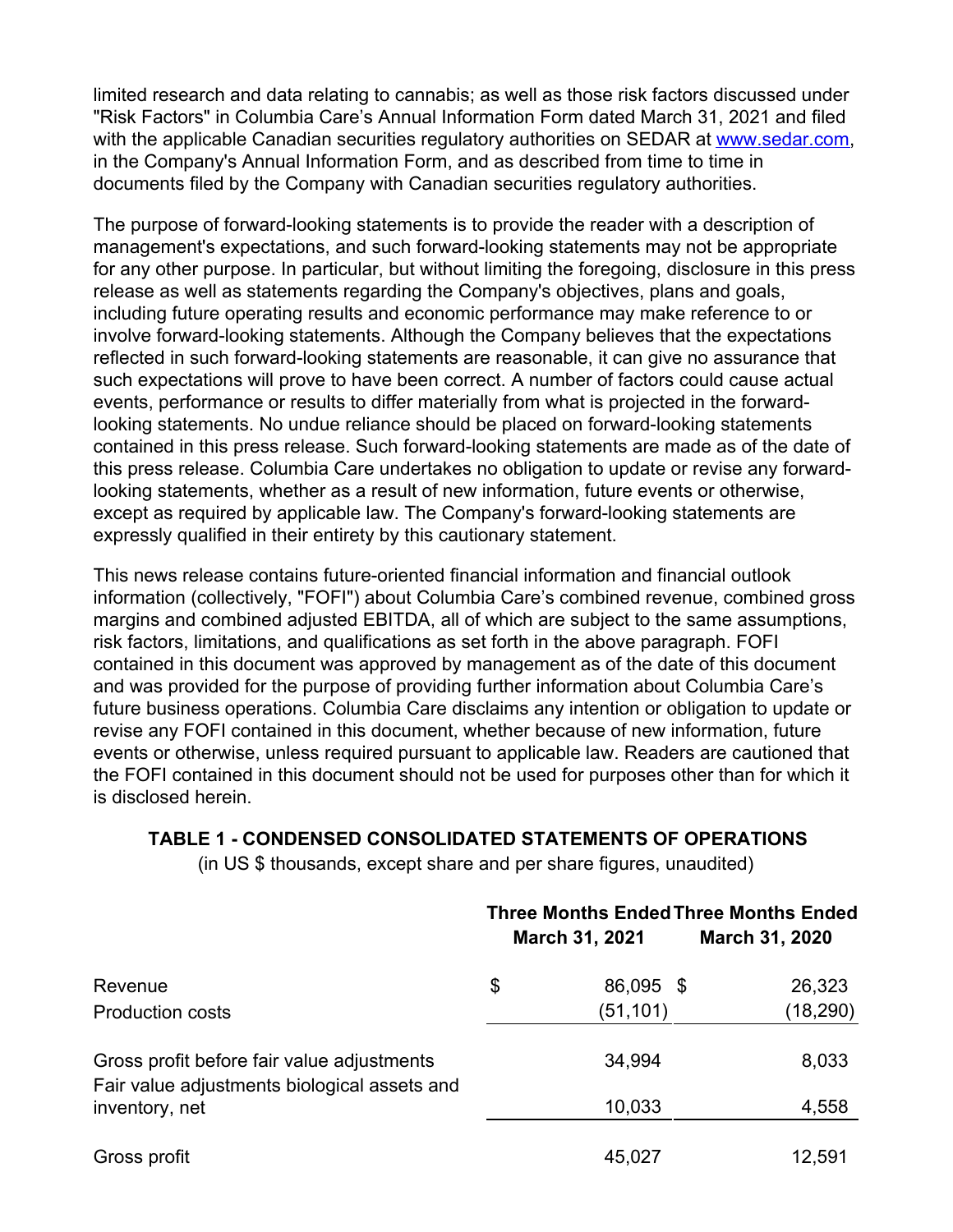| Operating expenses                                                                             | (47, 516)         | (31, 569)   |
|------------------------------------------------------------------------------------------------|-------------------|-------------|
| Loss from operations                                                                           | (2,489)           | (18, 978)   |
| Other expense, net                                                                             | (7, 827)          | (960)       |
| Income tax expense                                                                             | (5,009)           | (710)       |
| Net loss                                                                                       | (15, 325)         | (20, 648)   |
| Net loss attributable to non-controlling interests                                             | 88                | (538)       |
| Net loss attributable to Columbia Care<br>shareholders                                         | $(15, 413)$ \$    | (20, 110)   |
| Weighted average common shares<br>outstanding - basic and diluted                              | 294,815,943       | 216,539,508 |
| Earnings per common share attributable to<br>Columbia Care shareholders - basic and<br>diluted | \$<br>$(0.05)$ \$ | (0.09)      |

# **TABLE 2 - RECONCILIATION OF IFRS TO NON-IFRS MEASURES**

(in US \$ thousands, unaudited)

|                                                                                             | <b>Three Months Ended Three Months Ended</b><br><b>March 31, 2021</b> |               | March 31, 2020 |
|---------------------------------------------------------------------------------------------|-----------------------------------------------------------------------|---------------|----------------|
| Net loss                                                                                    | \$                                                                    | $(15,325)$ \$ | (20, 648)      |
| Income tax expense                                                                          |                                                                       | 5,009         | 710            |
| Depreciation and amortization                                                               |                                                                       | 12,095        | 5,728          |
| Net interest and debt amortization                                                          |                                                                       | 7,573         | 797            |
| <b>EBITDA</b>                                                                               | \$                                                                    | $9,352$ \$    | (13, 413)      |
| Share-based compensation<br>Fair value adjustments biological assets and                    |                                                                       | 7,669         | 7,116          |
| inventory, net                                                                              |                                                                       | (10, 033)     | (4, 558)       |
| Fair value mark-up for acquired inventory<br>Adjustments for acquisition and other non-core |                                                                       | 140           |                |
| costs                                                                                       |                                                                       | 1,769         | 818            |
| Fair value changes on derivative liabilities                                                |                                                                       | 179           |                |
| <b>Adjusted EBITDA</b>                                                                      | \$                                                                    | $9,076$ \$    | (10, 037)      |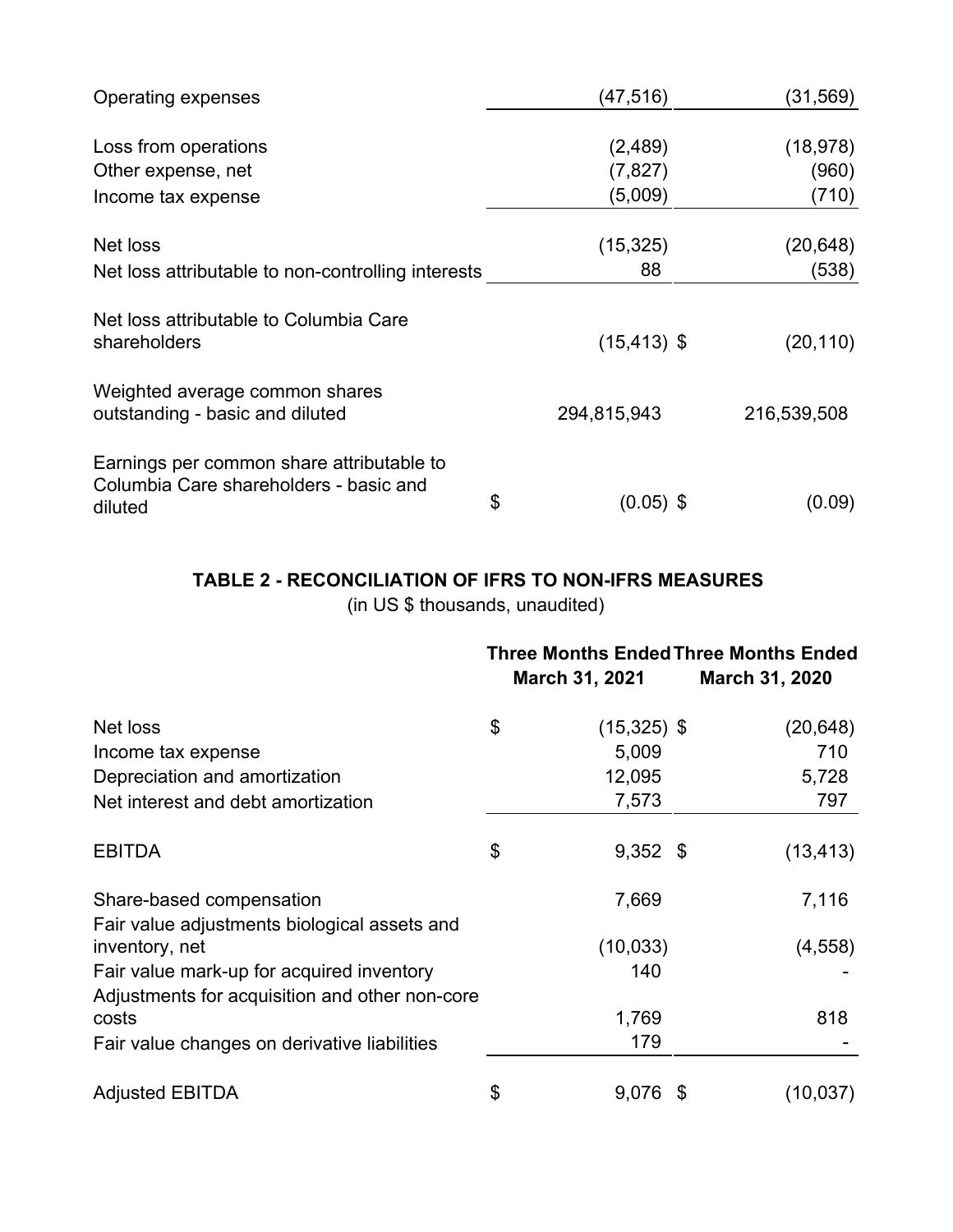#### **TABLE 3 - CONDENSED CONSOLIDATED STATEMENTS OF CASH FLOW**

(in US \$ thousands, unaudited)

|                                           | <b>Three Months Ended Three Months Ended</b> |                |                |  |
|-------------------------------------------|----------------------------------------------|----------------|----------------|--|
|                                           |                                              | March 31, 2021 | March 31, 2020 |  |
| Net cash used in operating activities     | \$                                           | $(1,268)$ \$   | (10, 430)      |  |
| Net cash used in investment activities    |                                              | (10, 142)      | (22, 816)      |  |
| Net cash provided by financing activities |                                              | 126,797        | 12,640         |  |
| Net (decrease) increase in cash           |                                              | 115,387        | (20, 606)      |  |
| Cash balance - beginning of period        |                                              | 61,111         | 47,464         |  |
| Cash balance - end of period              |                                              | 176,498        | 26,858         |  |

## **TABLE 4 - CONDENSED CONSOLIDATED STATEMENTS OF FINANCIAL POSITION (SELECT ITEMS)**

(in US \$ thousands, unaudited)

|                                  | March 31, 2021   | March 31, 2020 |
|----------------------------------|------------------|----------------|
| Cash                             | \$<br>176,498 \$ | 26,858         |
| Total current assets             | 342,408          | 138,798        |
| Property and equipment, net      | 119,971          | 122,057        |
| Right of use assets              | 189,746          | 82,279         |
| <b>Total assets</b>              | 941,605          | 408,085        |
| <b>Total current liabilities</b> | 160,765          | 37,468         |
| <b>Total liabilities</b>         | 488,454          | 153,282        |
| Total equity                     | 453,151          | 254,803        |
|                                  |                  |                |

#### **TABLE 5 - COMBINED FINANCIALS AND RECONCILIATIONS**

(in US \$ thousands, unaudited)

|                      | <b>Three Months Ended Three Months Ended</b> |                |  |  |
|----------------------|----------------------------------------------|----------------|--|--|
|                      | March 31, 2021                               | March 31, 2020 |  |  |
| Revenue, as reported | 86,095 \$<br>\$                              | 26,323         |  |  |
| CannAscend revenues  | 6,587                                        | 2,613          |  |  |
| Eliminations         | (190)                                        |                |  |  |
| Combined revenue     | 92,492                                       | 28,936         |  |  |